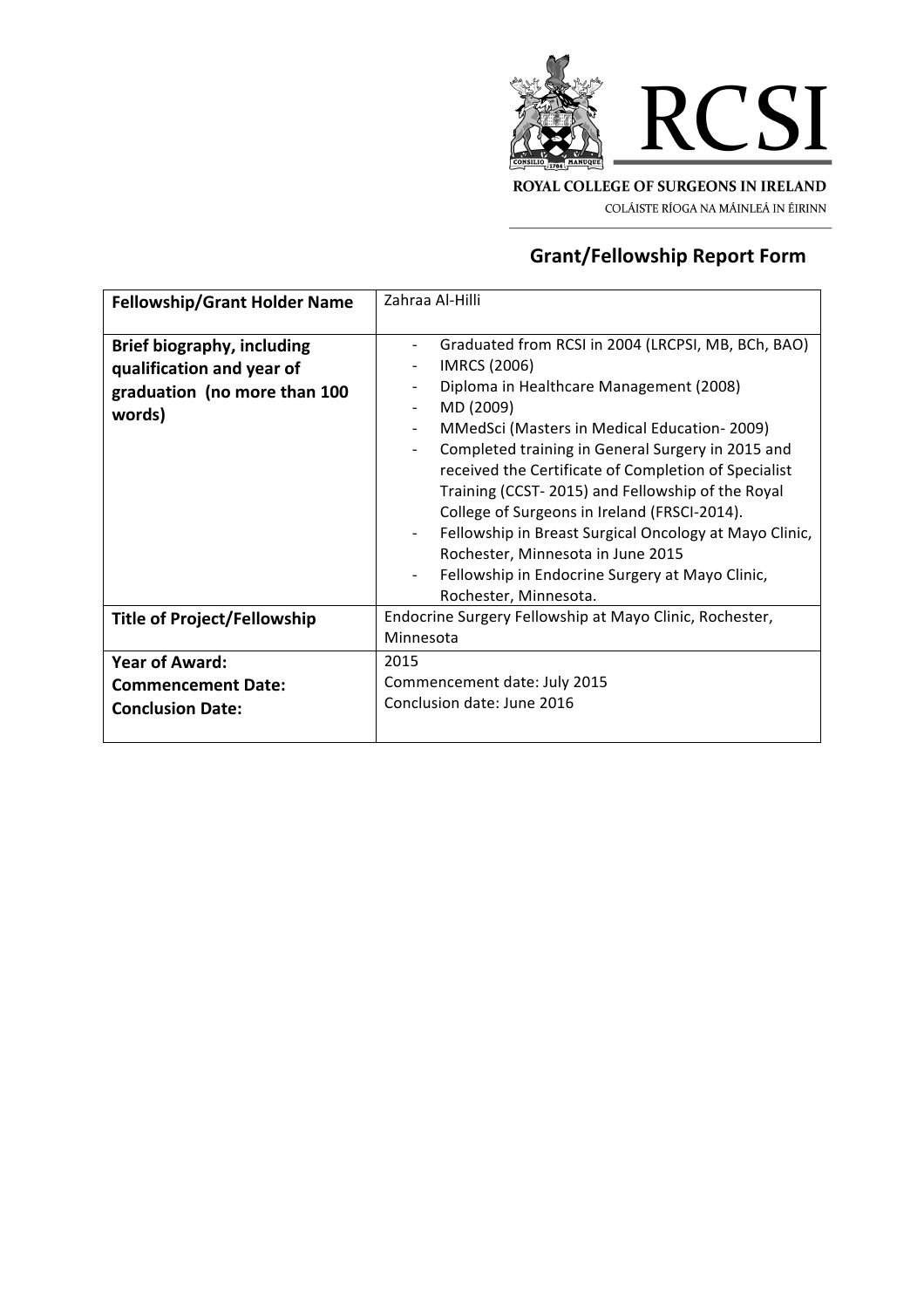#### **Summary (no more than 250 words)**

My surgical training in Ireland has given me the necessary skills and confidence to practice as a General Surgeon with an interest in Breast and Endocrine Surgery. I have sought fellowship training to further supplement my training thus far and allow me to continue my career with new ideas, experiences and techniques. I sought fellowship training that balances a strong research foundation with extensive clinical exposure, such that it will allow me to refine my surgical and clinical skills and support my research interests. As such I have completed fellowships at Mayo Clinic in both Breast Surgical Oncology and Endocrine Surgery.

I completed an Endocrine Surgery Fellowship at Mayo Clinic which is one year in length (July 2015-June 2016) and included a focus on endocrine surgery procedures (thyroid, parathyroid, neck dissection, adrenal glands, neuroendocrine pancreatic tumors, robotic endocrine surgery etc) as well as experience in the various clinical multidisciplinary components including endocrine surgery clinic, medical endocrinology, radiology and nuclear medicine.

Academically, I was appointed to the academic rank of Instructor in Surgery at the Mayo Clinic College of Medicine. In addition, I was actively involved in research within the department and completed several research studies during my fellowship.

# **Grant Report (in the region of but no more than 500 words)**

## **Objectives of Project/Fellowship:**

The Mayo Clinic is amongst the leading healthcare institutions worldwide. It holds a strong reputation in clinical excellence, research, and education. The Endocrine Surgery Fellowship at Mayo Clinic is one of the most prestigious endocrine fellowships in the world. It is one year in length and includes a focus on endocrine surgery procedures (thyroid, parathyroid, neck dissection, adrenal glands, neuroendocrine pancreatic tumors, robotic endocrine surgery etc) as well as experience in the various clinical multidisciplinary components including endocrine surgery clinic, medical endocrinology, radiology and nuclear medicine. The fellow is expected to perform consultations, formulate management decisions, plan operative interventions, gain extensive benign and malignant endocrine surgery hands on experience and manage patients in the post-operative setting. In addition to the vast surgical and clinical experience, didactic training is delivered through multidisciplinary meetings, endocrine conferences, oncology core curriculum lectures, weekly grand rounds, morbidity and mortality conferences and journal club.

## **Did you achieve these objectives?**

Yes